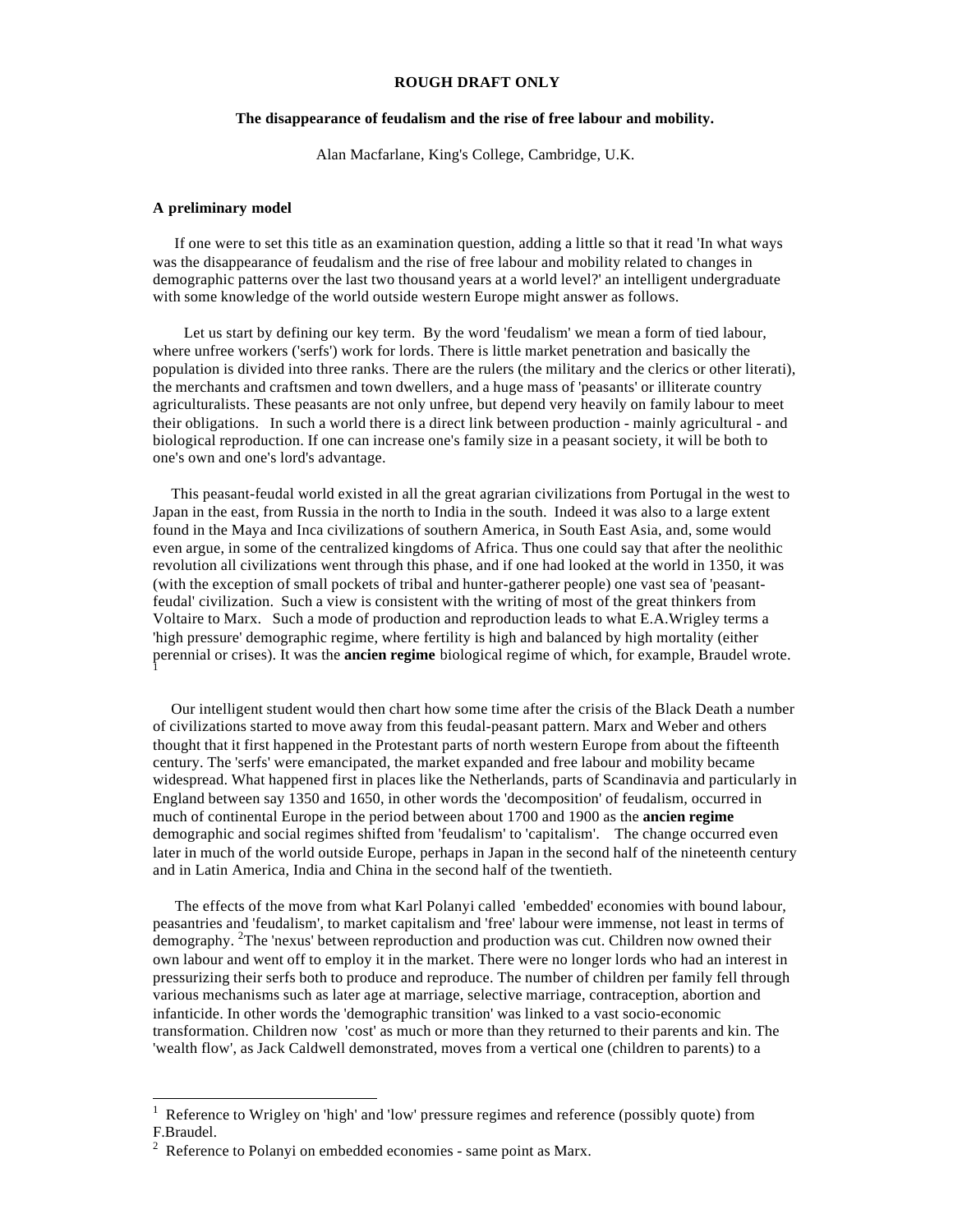lateral one (earning individuals through the state to each other and their children).<sup>3</sup> Children became luxuries rather than necessities. So that as economic calculations and forces inserted themselves between production and reproduction, the Malthusian cycle was broken.

 Malthus believed that the only human drives that were strong enough to counter the 'passion between the sexes' were human greed, avarice and the desire for status. This counter-balance did not work in the feudal-peasant formations since biology and economics/social esteem all worked in the same direction. But what 'capitalism' does, founded on private, individualized, property and free labour, is to set each member of a society against the other. And, in the end, human 'rationality' (means-ends calculations) will triumph and people control<sup>4</sup> their family size since they see that otherwise they will be financially distressed and socially depressed.

 The change in fertility that came from the shift from feudal to capitalist modes then helped in various ways to move societies into a virtuous circle. Firstly, the Malthusian law that population will grow to absorb any expansion in resources no longer operated; capital accumulation could occur, new technologies (especially foodstuffs) could develop without a 'population explosion'. Secondly, the devastating and wasteful 'positive checks' of war, famine and disease were diminished and a more peaceful, better fed and healthier population not only became more productive, but realized that it did not need to 'insure' against perennial or crisis mortality by having 'extra' children. This further lowered fertility.

 Our confident student might end with a flourish which tied up the capitalist and demographic revolutions. He or she might write that peasants, feudalism, high-pressure demographic regimes are inextricably linked in causal chains. They are at the opposite end of a continuum from free labour, capitalism, markets, non-feudal political structures, which are in turn causally linked to 'modern' demographic regimes. The world started to shift from one to the other at the western tip of Eurasia in the fifteenth century and this has spread over the whole world so that by the end of the twentieth century (with the notable exceptions of two areas, sub-Saharan Africa and some Islamic societies) the shift has usually occurred.

 If suitably supported by some of the very considerable literature from the eighteenth to late twentieth century which argues along these lines, the student might well good marks, for the story has an initial plausibility and is indeed widely believed. What I want to suggest now are some qualifications and point to the way in which a somewhat distorted picture has been built up on the basis of half truths and over-simplifications.

## **Some qualifications.**

I should here declare an interest. I roughly believed this story until my mid 30's (i.e. into the 1970's) and indeed could well have written the essay above. Yet the second half of my intellectual life has been devoted to questioning almost every aspect of it. My feelings that it is a tapestry woven from some fascinating half-truths has emerged as the result of bringing together four very different experiences.

 With Sarah Harrison I have been engaged on the most detailed reconstruction ever undertaken of the records of an English parish (Earls Colne in Essex, 1350-1850) so that one can examine through the records the supposed 'transition from feudalism to capitalism'. This showed that it did not happen in the way suggested by the model.<sup>5</sup>

 Secondly I have spent over thirty years on the most intensive reconstruction of the social history of a Himalayan community in Nepal ever made, based on more than a dozen visits and three years of fieldwork. Again, the model appears very over-simplified since the demography has not changed much with the increasing penetration of the market. $<sup>6</sup>$ </sup>

 3 Reference to Jack Caldwell's work, though this is an extension to that.

<sup>4</sup> Reference to Macfarlane, Marriage, XXX, where there is a discussion of contrary drives.

<sup>&</sup>lt;sup>5</sup> Reference to Earls Colne WWW web site with full documentation, and also Macfarlane, Origins of Individualism.

<sup>&</sup>lt;sup>6</sup> Reference to Macfarlane, Resources and Population and other materials on Nepalese demography.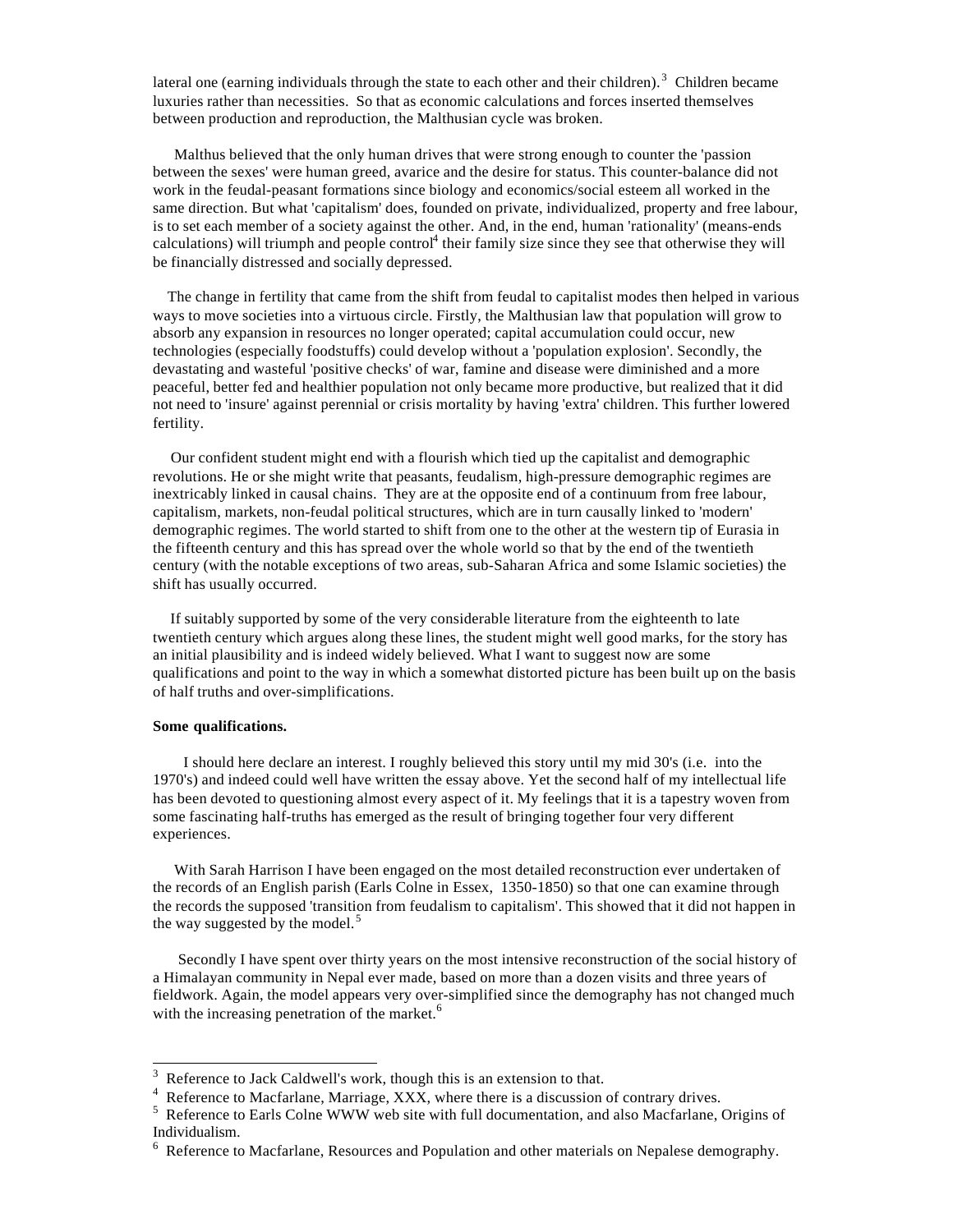Thirdly, since 1990 I have carried out a detailed study of Japanese social and demographic history over the last thousand years. This suggests that Japan cannot just be lumped with China or anywhere else, and that many of the features of a 'low pressure' demographic regime were present in Japan in periods such as the middle Tokugawa (eighteenth century) which are broadly described as 'feudal'.<sup>7</sup>

 Finally, during the last ten years I have devoted a great deal of effort to re-examining the classical examinations of the dynamics of agrarian civilizations as surveyed by the greatest thinkers who investigated them, from Montesquieu, Hume and Adam Smith, through Malthus and Tocqueville, to Maitland and Weber.<sup>8</sup> Again, the story they tell about the nature and effects of feudalism and the trajectories of different parts of Europe does not fit with my earlier model, as represented by the student essay above. In the available space all I can do is to put a question mark against a number of the student's assertions and assumptions, as follows.

 The meaning of the word 'feudalism' is far more problematic than assumed. There is a loose, commonly used, sense which might fit the story above, but once one examines the technical literature on feudalism it becomes apparent that there are major differences between areas, and that if it is to be a useful concept it cannot be applied indiscriminately to all agrarian civilizations. For example, the 'feudalism' of England in the middle ages was very different from the 'feudalism' that developed in France. That in France, and some other parts of northern Europe, as classically described by Marc Bloch was in essence founded on 'the dissolution of the state'. The English version, as analysed by F.W.Maitland, was the opposite, the unification of the state so that every inch of England was, ultimately, held of the Crown and every allegiance was primarily to the sovereign. The stretch of feudal property, the core dynamics, all sorts of aspects of the socio-political and legal framework were different, particularly after the twelfth century.<sup>9</sup>

 At a wider level, the 'feudalism' of western Europe was in many respects very different not only from the supposed 'feudalism' in parts of Africa, as Jack Goody rightly pointed out long ago, but also from the so-called 'feudalism' of India, China, Indo-China and so on. Only a very debased form of Marxist analysis could ever lump them together. $10$ 

 Yet while the world was not one feudal mass up to say the fourteenth century, and we need to differentiate forms and structures, it is equally important to notice some odd similarities which have been buried. My experience of investigating medieval England and Japan between about 1100 and 1400 A.D. suggest that the 'feudal' structure in these two islands was almost identical. The mixture of politics and economics, the delegation of power down a chain of allegiance to lords, the fealty and oaths, the importance of the ruler's court (though in the Japanese case this was split between Emperor and Shogun), even the system of judge-made customary law, was almost identical for a period of several hundred years. So, two islands (and it is not difficult to see how it is somehow related to islandhood) had a peculiar and particular form of 'feudalism', with immense consequences. $11$ 

 The second point to make is that the central core of feudalism, as the great lawyers and to a certain extent Marx realized, was that it signified a shift from what Sir Henry Maine termed 'status' to 'contract'. In other words, where true feudalism existed, it placed the political and economic obligations made through choice or 'contract' (archetypically by the contract of service and lordship, the giving of fiefs etc) in place of the birth-given relations either of kinship or 'caste'. Putting it simply, in England and Japan the ideology supported the idea that a person's primary allegiance was to the political power. This was also true in much of continental Europe, but the difference was that in England the primary 'liege lord' was always the King, whereas in 'dissolution of the State' feudalism, it was to the person above one in the feudal chain. But in both cases politics (and implicitly economics) was based on 'choice' while status (that is birth) came second. In contrast, almost all other agrarian civilization, including the Confucian model in China, put the family bond first. Thus in Confucian China if one's

<sup>&</sup>lt;sup>7</sup> Reference to Macfarlane, Savage Wars of Peace.

<sup>&</sup>lt;sup>8</sup> Reference to Macfarlane, Riddle of the Modern World and (forthcoming), The Making of the Modern World.

<sup>&</sup>lt;sup>9</sup> Reference to chapter of Macfarlane, Making of Modern World, discussing the peculiarities of English feudalism.

Reference to Jack Goody article on 'feudalism in Africa'.

<sup>&</sup>lt;sup>11</sup> Reference to Macfarlane articles on NormanJacobs, 'Japan in An English Mirror' and 'Law in England and Japan'.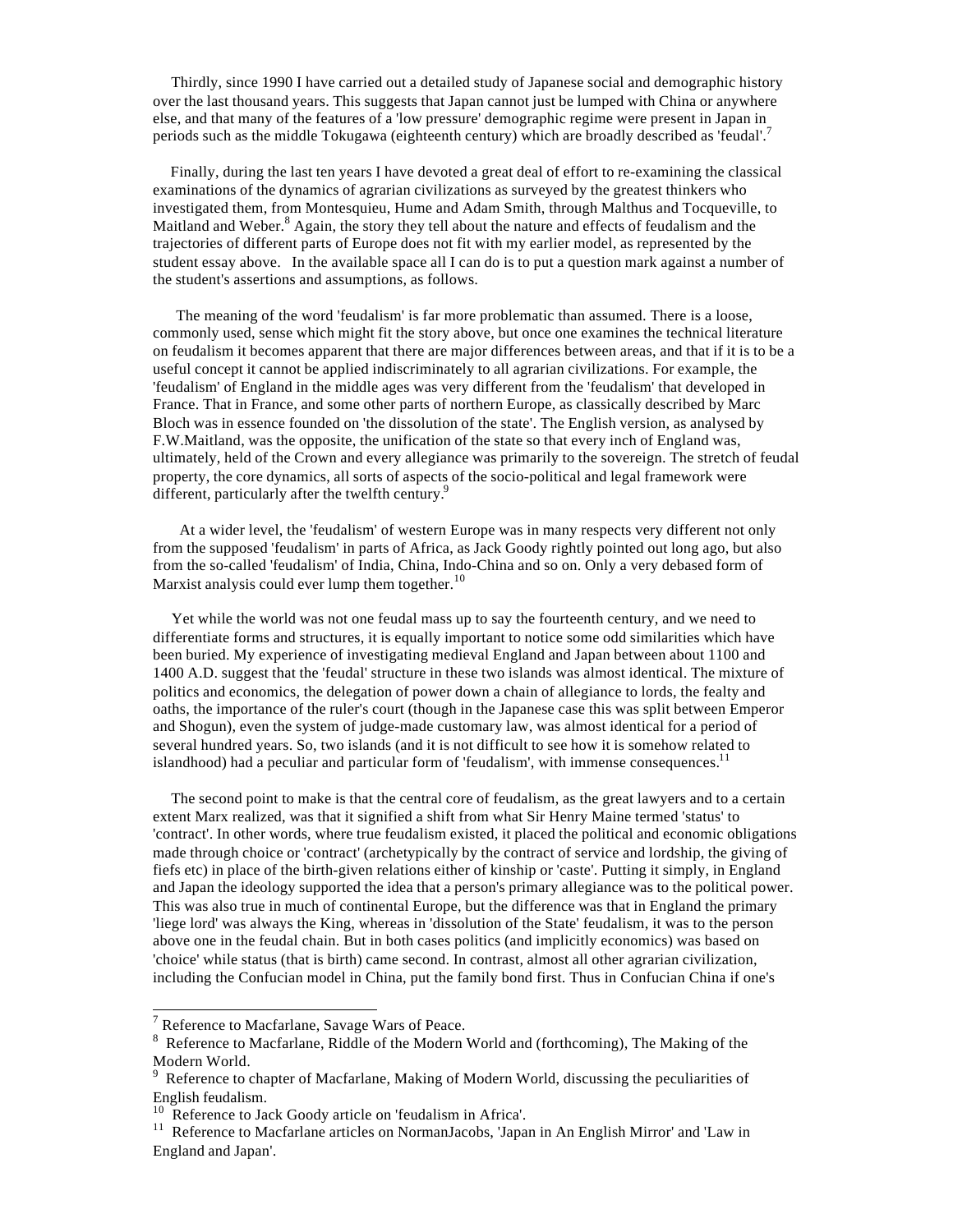father told one to kill the Emperor, that was one's duty. In neo-Confucian Japan, if the ruler told one to kill one's father, that was one's duty.<sup>12</sup>

 Now it may be wondered what relationship this has to demographic patterns. There are many ways to answer this. One would be to explain that starting from different 'feudalisms', various parts of Europe developed in diverging directions. As Tocqueville graphically put it, most of continental Europe, in its attempt to unify and overcome the centrifugal force of feudalism (often employing later Roman Law) moved towards political absolutism and social 'caste' as he put it, as well as the entrenchment of a world of lords and peasants.<sup>13</sup> England, however, never had a true peasantry, and move towards an increasingly contractual, market based and free labour world. So by 1700, on the basis of a divergence which had been occurring over the previous half millenium, England and much of continental Europe (but not all, for example the Netherlands) had very different social structures. One effect of this was that just as England never had peasants, it may never have had an **ancien regime** biological regime, where production and reproduction reinforced each other.

 Indeed, as far back as the records take us, it seems to have had an unusual system whereby the children had no automatic right in their parent's wealth, there was no 'restrait lignager' (automatic right of the family), property was held by individuals and a person's labour was very often 'free'. Male primogeniture was established first amongst the nobility and then throughout the population. Even in law, and with the most 'bound', that is the serfs or bond-men, they were free in relation to all other individuals except their lord, in the way that a servant today is 'free' except in relation to his or her master. Thus they were very far from being chattels or slaves, as both Bloch and Maitland noted.<sup>14</sup>

This peculiar trajectory means that as early as the sixteenth century the situation which Malthus hoped for had been reached. As Wrigley and others have shown, there was a 'low pressure' demographic regime. When wealth increased, it was not directly and immediately ploughed back into increased reproduction. Marriage was selective and at a relatively late age, fertility was controlled. Thus wealth accumulates in sich a situation so that the infrastructure for a modern industrial civilization was being laid down centuries before the steam engine made it an actuality. Something similar happened in the Netherlands as well and there are hints of the phenomenon in other parts of Europe (for example Catalonia, in parts of Italy or southern Germany). But the extreme case of a whole, fairly large, agrarian nation of this form was England. Then, between about 1620 and 1740, there was a conspicuous growth of per capital and gross national product and almost no population growth.

 The fascinating fact is that we get almost exactly the same pattern, except occurring half a century later, in the one other country which had developed the peculiar and paradoxical form of 'centralized feudalism', namely Japan. There also a system of fiefs, male primogeniture and effective partial disinheritance of other children had developed. Above all, the supremacy of 'contract' in its politicoeconomic form, over 'status' in its birth-given and familistic meaning, had been lain down in the medieval period. Then, like England, there was a period of moderately rapid population growth for a hundred years or so. This happened in England in the sixteenth century, in Japan from the later sixteenth to later seventeenth. Then, like England, there was a century and a half of steady economic growth, but, nationally at least, population did not grow. So the infrastructure which again would support a burst of industrialism.

 Of course there were also major differences, and one of them concerned what happened to 'free labour'. In England, human labour was increasingly supplemented by non-human energy through the development of 'machines'. These machines were driven by water, wind and animals in the earlier phases, and then increasingly by coal from the sixteenth century.<sup>15</sup> Thus England moved fairly smoothly through a proto-industrial to industrial revolution where most power came from non-human labour. In such a world, labour costs were high, but instead of encouraging population growth in order

 $12$  See article on a comparison of Confucian and neo-Confucian thought on this in 'Past and Present'.

<sup>&</sup>lt;sup>13</sup> Tocqueville's views are summarized in Macfarlane, Riddle of the Modern World, xxx.

<sup>&</sup>lt;sup>14</sup> For recognition of the odd nature of English serfdom, see Macfarlane, Making of the Modern World, xxx.

<sup>&</sup>lt;sup>15</sup> On the great importance of coal in England from at least the sixteenth century, see Nef and later Wrigley.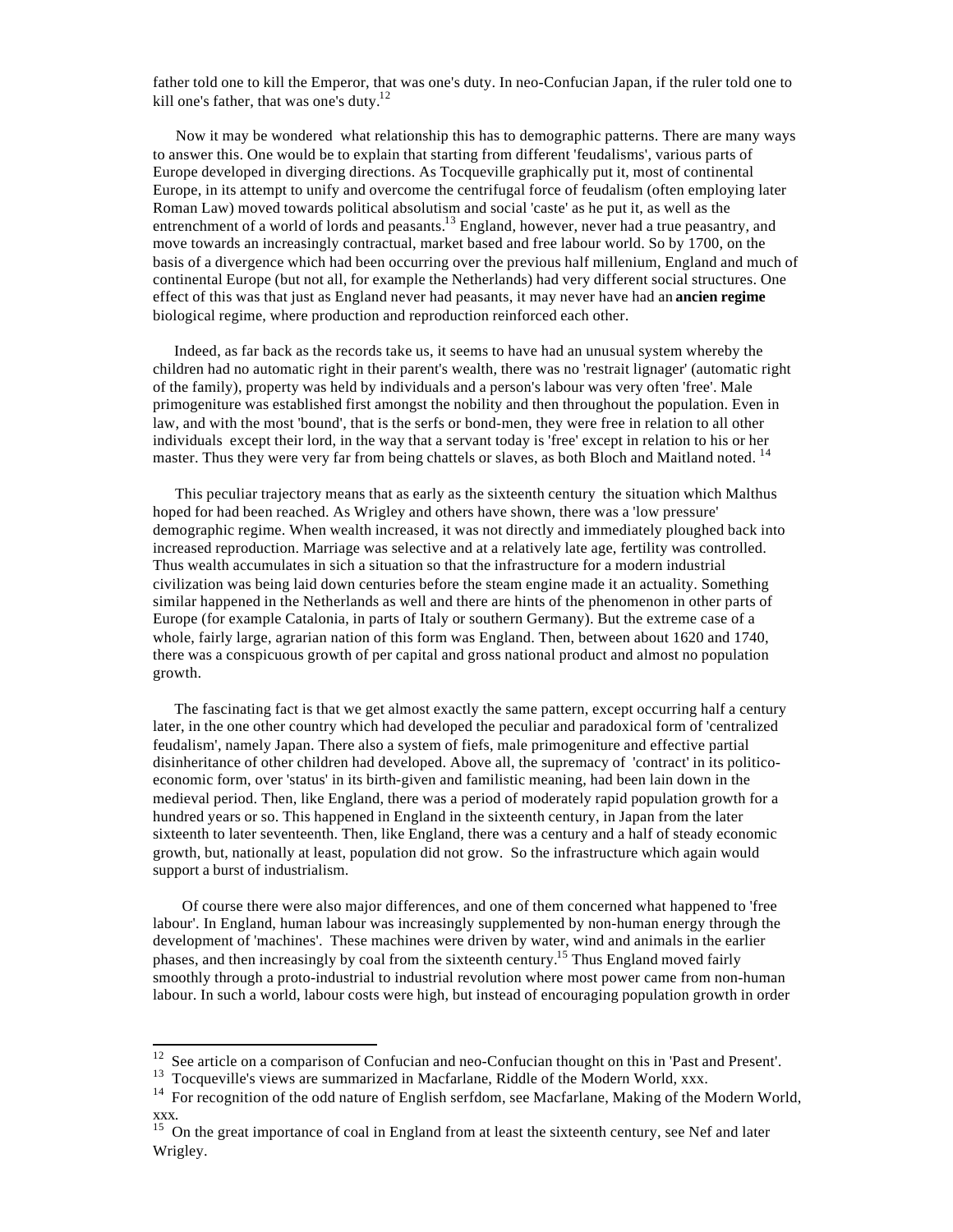to provide extra labour, it paradoxically encouraged labour-saving technologies which, when used by skilled humans led to a further rise in labour cost, and more machines and non-human power.

 Japan, particularly after the agricultural 'revolution' of the sixteenth century (when new varieties of rice, improved irrigation and tools doubled production), in Akira Hayami's famous distinction, moved towards an 'industrious' rather than 'industrial' revolution. People worked harder, took more care, increased output on the very limited arable lands by replacing 'wasteful' animals by more 'efficient' humans. Non-human sources of energy actually declined, the wheel and animals faded out, water and wind were usually neglected.<sup>16</sup> Yet, interestingly, the process, where labour was cheap and worked enormously long hours, did not lead to continuous high fertility.

 As new land was opened up at the start, the population grew rapidly, but as this was a shift from extensive to intensive, the principle of the 'ecological' and 'demographic' niche was developed. Each holding could only support one heir, so that the practices of abortion, infanticide, children leaving home for the city became widespread.<sup>17</sup> With these smaller families, parents could deal with the risk of not having a suitable heir by the extraordinary practice of kin and non-kin adoption to correct any imbalance. So the final outcome by 1850 both had structural similarities to the English case (a controlled fertility, escape from most of the Malthusian positive checks) and a great difference (industrious rather than industrial).

## **Wider implications of this revision.**

l

 In order to assess the implications of these refinements, it is helpful to start by a classificatory exercise in relation to major forms of labour organization. From the conventional literature we might distinguish four major forms that need to be separated from each other. One is 'free' market relations, wage labour and so on. This tends to prompt mechanization and industrialization since those with wealth basically wish to dispense with human labour, which is often expensive, argues, and often finds strategies for reducing the surplus value passed over to the wealthy. If possible, humans should be replaced by machines and other sources of energy. In a market labour system, people can objectively assess the alternatives and decide that since labour is so expensive (i.e. requires leisure, high wages etc.) it is better to find a substitute. All else being equal, one would expect restricted fertility in such a system.

 A second form is serfdom. In this system, people are not quite slaves, they are not animals or rightless, yet they can be worked very hard and hence are better at producing surpluses for their owners than are workers in many other forms of production. East Europe, including Russia, is perhaps the most famous historical location of this phenomenon. The second enserfment in Eastern Europe in the fifteenth century is an example of this tendency. Here one might well expect a pressure towards large families to provide labour for the family and the lords.

 A third form is slavery, the characteristic form of the classic ancient civilizations. This was one of the great products of the neolithic revolution; the technologies of metals, writing, weaving, ploughing and so on led for centuries to vast slaveries. Rome was the last great civilization in the West to be based on slavery, the end of an era lasting over three thousand years. Slavery, as has often been pointed out, was often linked to labour shortage and there was often, though not always, a pressure on slaves to reproduce as well as produce.

 Finally, there is a widespread form of labour organization which has never really been given a name, though peasantry, domestic mode of production, and other terms approximate to it. Its central feature is that the compulsion to work is exerted neither through the market (money and wages) mechanism, nor through direct lordly power (serfdom, slavery), but at one remove from the lord through the compulsion of the family. There is often an enormous pressure towards hard work, but this comes to bear on the individual through filial piety (and patriarchal power) and often a desperate need to extract a living and pay rents to the overlord.

 Now this last form is just as hostile to experimentation with non-human labour, and to the replacement of humans by machines, as is slavery. It is almost always 'cheaper' to work all hours, than to invest and keep capital locked up in animals, mills and other machinery. So this form, which covered

<sup>&</sup>lt;sup>16</sup> Reference to Macfarlane on technological growth and stagnation in (ed.) John Ziman volume.

<sup>&</sup>lt;sup>17</sup> Documentation for this is in Macfarlane, Savage Wars of Peace, ch. Xxx.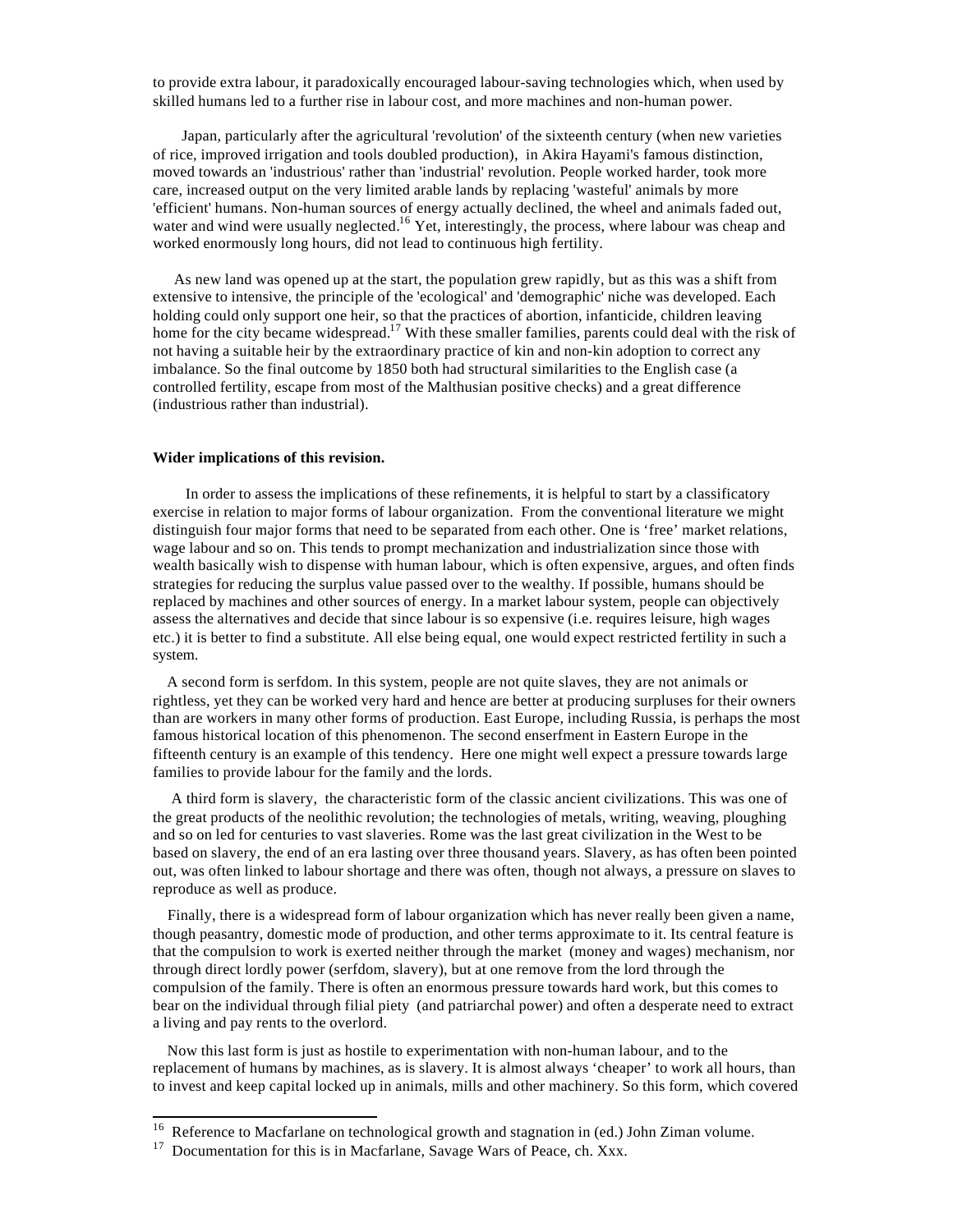much of East Asia and India, and to a certain extent Mediterranean Europe, drives down technologies. In this respect it shares this feature with three out of four of the forms of labour organization. Slavery, serfdom and what I shall call domestic drudgery all have the tendency to replace all other sources of energy by human labour, in other words, to de-technologize. It also tends to link production and reproduction. To increase family size is to increase wealth and security.

 With these four patterns in mind, we may ask where the English and Japanese trajectories fit in. The answer is that while elements from all of the above (except slavery) can be found, they do not really fit well into any one. The nearest one can get is to blend the capitalist with the serf, taking elements of each to form a distinctive form which historians have sometimes termed 'centralized feudalism'. There is a powerful market allocation of labour, but there are also usually some restrictions through such mechanisms as lord-master relations of a more durable kind - servanthood, apprenticeship, serfdom of a particular kind and so on. This rather unusual case seems to lead to an unusual demographic regime where the link between growth in resources and the usually automatic investment in higher fertility is broken. This means that while one **may** have rapid population growth, such growth was not correlated directly and immediately with periods of economic growth.

 What is clear is that parts of western Europe and Japan do not fit well into the 'peasant' form. Thus it distorts the picture to lump all agrarian civilizations as 'feudal-peasant', each of which gradually broke away from this pattern. For example, despite various revisionist attempts to suggest the contrary, I would argue that the divergences between the two ends of Eur-Asia, and indeed between Japan and China, and England and much of continental Europe are both very considerable and occurred long before 1800 (as Pomerantz argues) or even 1450 (as in the simple form of the Marx-Weber chronology).  $18$ 

 So China, India, South America and other agrarian civilizations and their history is covered over if we approximate them to some Euro-centric model of 'universal feudalism', just as much as if we do the reverse and make western Europe just another form of 'universal peasantry'.

 Secondly, in the debate between Montesquieu (who thought feudalism specific in time and space) and Voltaire (who thought it universal), I would side with Montesquieu.<sup>19</sup> And, if this is so, it has large implications for our understanding of demographic processes. To repeat, the central feature of feudalism in all its branches it to contribute to Maine's famous shift (which also Engels and Marx claimed was also their central point) from 'status' to 'contract'. That is why most thinkers from Montesquieu to Perry Anderson believe that feudalism is the necessary 'gateway' from 'embedded', status-based, civilizations, to modern societies.<sup>20</sup> Although we can now see that there are have been other paths in the twentieth century, up to the nineteenth century they were probably right.

 To break birth-given links, whether of rank (caste) or kinship is extremely difficult. As civilizations become densely settled and agrarian, one might say, with Montesquieu and his successors, that the normal tendency is towards status, not contract. In the fluid period after the collapse of the Roman Empire, or the collapse of the Chinese phase in Japan during the Kamakura shogunate, fluidity, a relatively free disposition of human labour becomes possible. No doubt one can find such phases in India, southeast Asia, China. But normally the system 'congeals' again into status, that is birth-based and ascriptive forms. The nexus between production and reproduction is re-inforced. The **ancien regime** biological regime dominates, so that high fertility to produce enough heirs and to produce enough labour becomes the best strategy at every level. We see these patterns over much of continental Europe between the sixteenth and eighteenth century, and in India and China between the seventeenth and nineteenth.

 The movement in the opposite direction is against the grain. It happened to a considerable degree in Japan, but was linked to an intensive and labour-consuming rice technology. It happened in Holland and various cities and small regions of western Europe and, in particular, in England. The demographic-economic balance was peculiar as Wrigley has shown.<sup>21</sup> And this peculiarity stems from

 $18$  For some revisionists see Gunder Frank, Hanley and, in particular, Pomerantz books.

<sup>&</sup>lt;sup>19</sup> Reference to the Voltaire and Montesquieu views (at start of M.Bloch, Feudalism).

<sup>&</sup>lt;sup>20</sup> Reference to key passages in Marx and Perry Anderson's work on feudalism as the gateway to capitalism.

 $21^{21}$  Reference to work of Wrigley (and Schofield) on peculiarities of English demography.